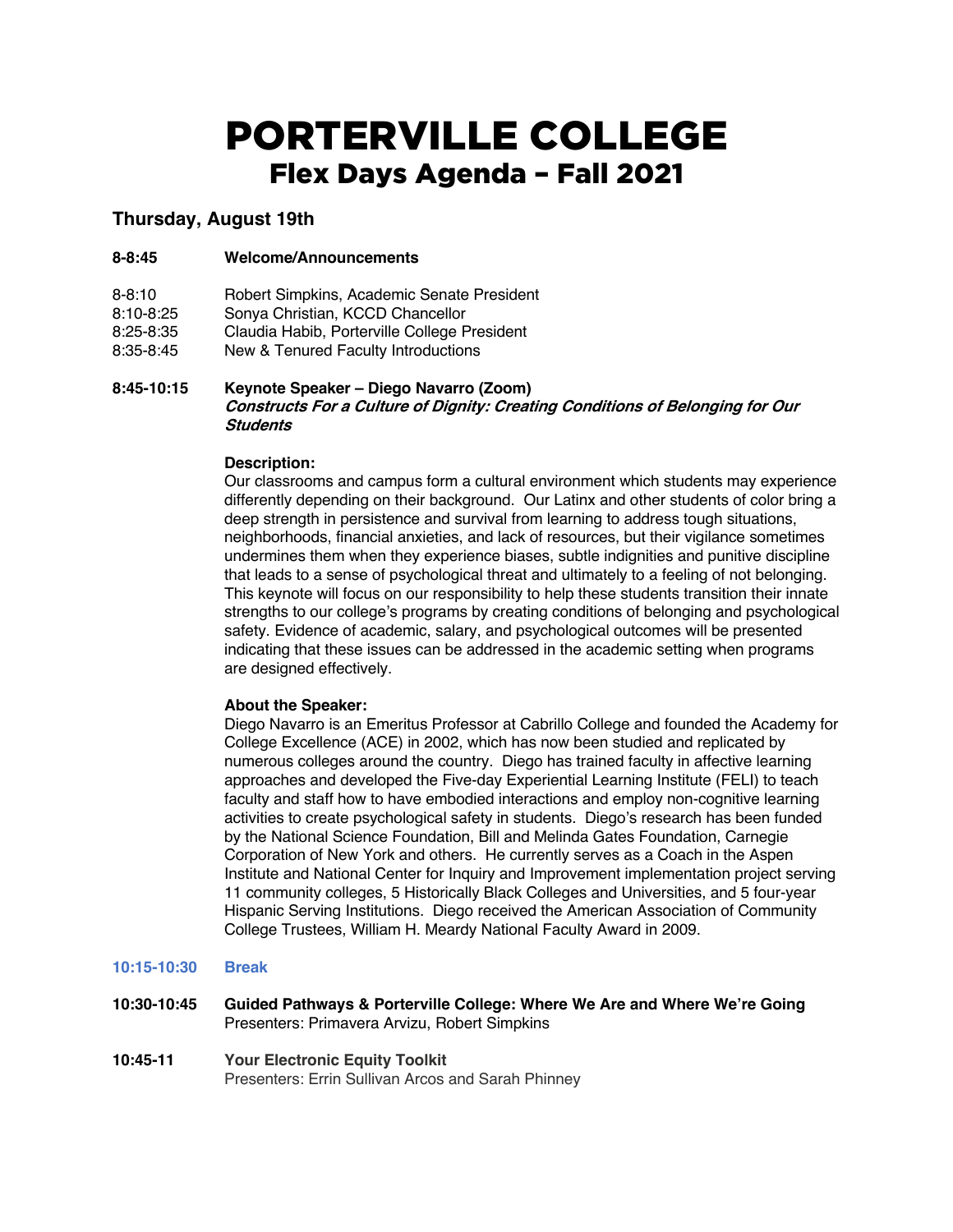#### **11-11:15 CHAP** Presenter: Jim Entz

#### **11:15-12:15 Lunch**

# **12:15-1:45 Presentation & Workshop**

**Engaging Students and Making Classrooms Fair and Inclusive: Cross-Disciplinary Tools, Insights, and Strategies to Promote Student Success**

#### **Presenter: Dr. Kimberly Tanner, SFSU**

#### **Description:**

Teaching diverse populations of students requires instructors to construct learning environments that are inclusive and equitable. Research in psychology and other disciplines suggests that how students personally experience learning environments strongly influences engagement, motivation, sense of belonging, and conceptual learning. In this interactive workshop, participants will share a common experience as the basis for discussing how students may experience classroom environments differently from one another. Individual participants will then have the opportunity to selfassess their current awareness 21 common equitable teaching strategies and identify those that could be immediately implemented in classrooms, as well as in professional environments such as group meetings, seminars, and conferences.

#### **About the Speaker:**

Dr. Kimberly Tanner is a tenured Professor of Biology at San Francisco State University. Her laboratory – SEPAL: the Science Education Partnership and Assessment Laboratory – investigates what is challenging to learn in biology, how biologists choose to teach, and how to make equity, diversity, and inclusion central in science education efforts. As a Science Faculty with an Education Specialty (SFES), she is engaged in discipline-based education research, directs multiple K-16+ biology education reform efforts, and is deeply engaged in faculty professional development. Trained as a neurobiologist with postdoctoral studies in science education, Dr. Tanner is a proud first-generation collegegoing student and accustomed to she/her pronouns.

#### **1:45-2 p.m. Final Thoughts**